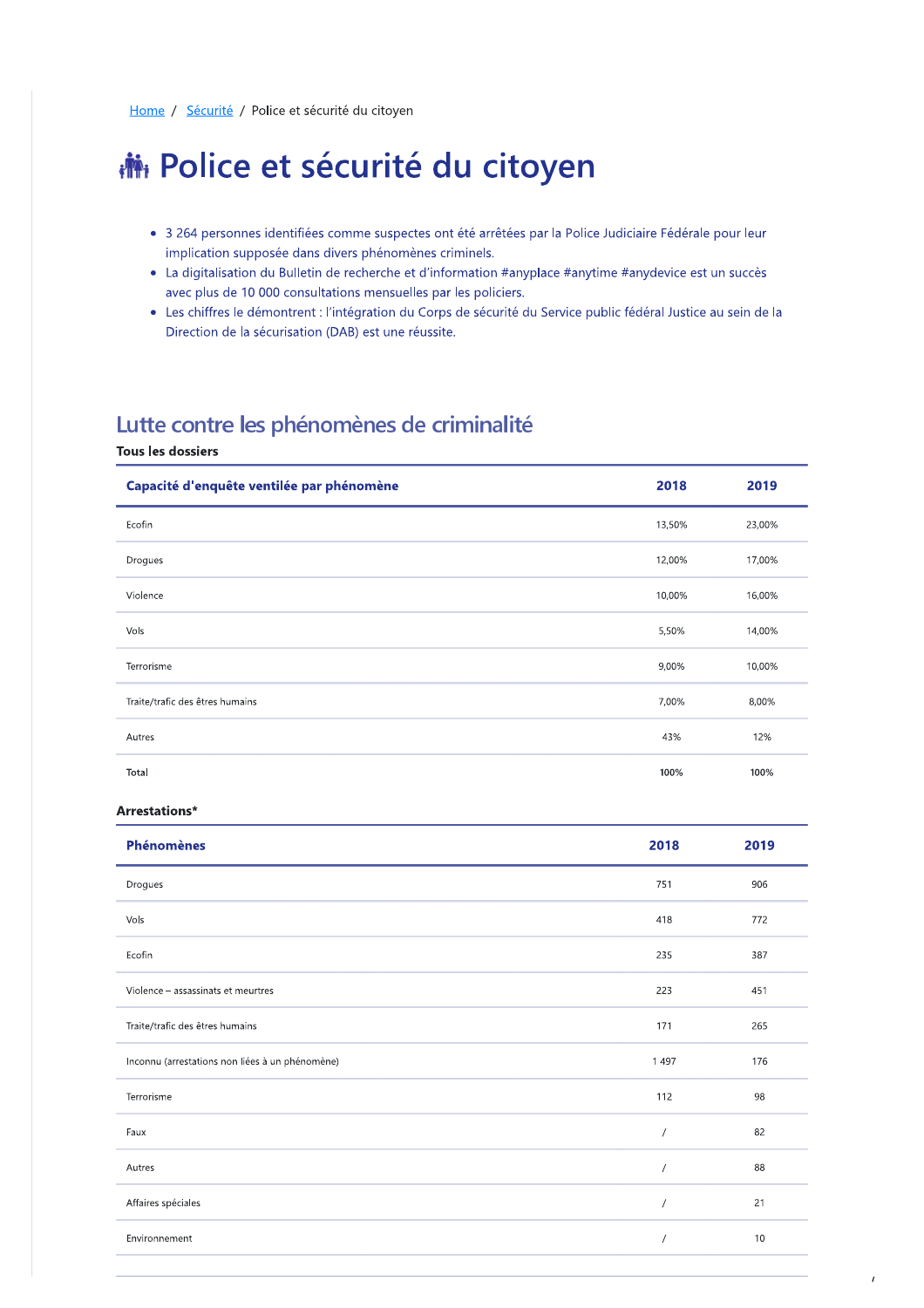| Total |  | 3 4 0 7 | $^{\circ}$ 264 |
|-------|--|---------|----------------|
|       |  |         |                |
|       |  |         |                |

\* Par "arrestation", il convient de comprendre ici la privation de liberté judiciaire de toute personne identifiée comme suspecte, conformément à la loi Salduz (catégorie IV).

# Dossiers de blanchiment

Le blanchiment constitue un volet spécifique du phénomène Ecofin. Il est défini comme la dissimulation ou le déquisement du mouvement des revenus (financiers) de quelque activité criminelle que ce soit (infraction principale) commise en Belgique ou à l'étranger et/ou le déguisement de l'origine illégale d'avantages patrimoniaux ou de profits.



\* dont 427 nouveaux dossiers ouverts en 2019 ; une augmentation de 76 dossiers par rapport à 2018.

# Le FAST recherche les criminels en fuite

Une nouvelle loi (promulquée le 5 mai 2019) autorise le recours à des méthodes particulières de recherche (MPR) supplémentaires et à d'autres techniques d'enquête pour rechercher les fugitifs.



Criminels en fuite arrêtés

Quelques faits et chiffres significatifs :

- 84 fugitifs ont été appréhendés en Belgique ;
- · le FAST a effectué de manière autonome 10 remises depuis l'étranger ;
- 18 arrestations ont eu lieu dans le cadre du projet européen ENFAST ;
- le FAST a arrêté 3 des 6 nouveaux fugitifs figurant sur la liste Belgium's Most Wanted;
- le FAST a pu retrouver la trace de 6 autres personnes reprises sur la liste Belgium's Most Wanted en collaborant avec d'autres teams FAST en Europe ;
- · le FAST a arrêté un Belge de la liste Europe's Most Wanted sur le territoire espagnol.

### Ils se croyaient hors d'atteinte... Et bien non !

L'un des moments marquants de 2019 a sans nul doute été l'arrestation du couple Lacote et Van Acker, tous les deux condamnés à perpétuité pour l'assassinat d'un homme d'affaires britannique en 1996. Réfugié en Côte d'Ivoire,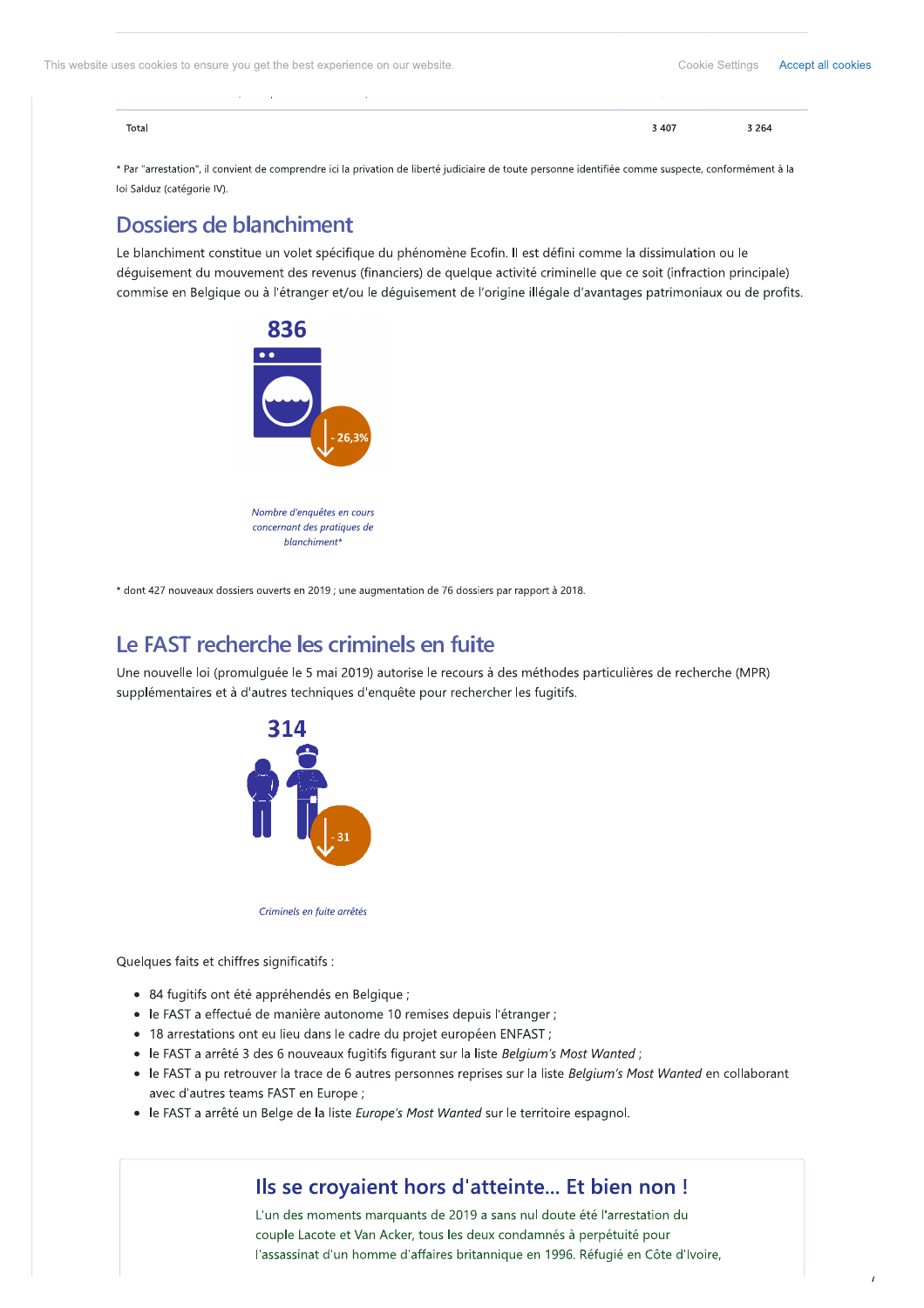Cookie Settings Accept all cookies



vers la Belgique. Le couple va devoir répondre de ses actes devant la cour d'assises de Flandre occidentale.

### Recherche et signalement



Avis de recherches publiés dans les médias

|                    | 2018 | 2019 |
|--------------------|------|------|
| Taux d'élucidation | 60%  | 69%  |

Le taux d'élucidation met en lumière la plus-value des avis de recherche et des appels à témoins dans les médias.

- · 30 dossiers (43 %) ont été résolus, ou presque, grâce à l'émission télévisée FAROEK. 69 reportages ont été réalisés pour ce programme.
- · Par ailleurs, 22 crime clips ont été réalisés, dont 6 ont permis l'identification des auteurs.



### Arrestation d'un pédophile

En novembre 2019, un pédophile a pu être appréhendé très rapidement grâce au large écho qu'a reçu l'affaire dans l'émission d'enquête FAROEK Live, sur les réseaux sociaux ainsi que dans l'actualité (notamment les journaux).

La ville de Renaix, en Flandre orientale, a en effet été confrontée coup sur coup à deux cas de harcèlement d'adolescents par un individu de sexe masculin. Heureusement, les garçons ont tous les deux réussi à échapper à leur prédateur. Il s'agissait à chaque fois du même suspect. La police et le parquet ont alors tout mis en œuvre pour appréhender ce dernier aussi vite que possible et l'empêcher de faire d'autres victimes. Un portrait-robot a été réalisé et, grâce à des caméras de surveillance, la police a pu en outre disposer d'images de l'individu. Tous les médias ont ensuite été sollicités : réseaux sociaux, journaux, sites web... L'émission d'enquête FAROEK Live passait également à la télévision juste à ce moment-là. La police et les collaborateurs de la chaîne sont parvenus à préparer le sujet en un temps record et à le diffuser dans l'émission en direct.

L'attention médiatique dont a bénéficié l'affaire a suscité de nombreuses réactions. Le lendemain de l'émission, le suspect était déjà reconnu en rue. La police a pu l'arrêter presque aussitôt après.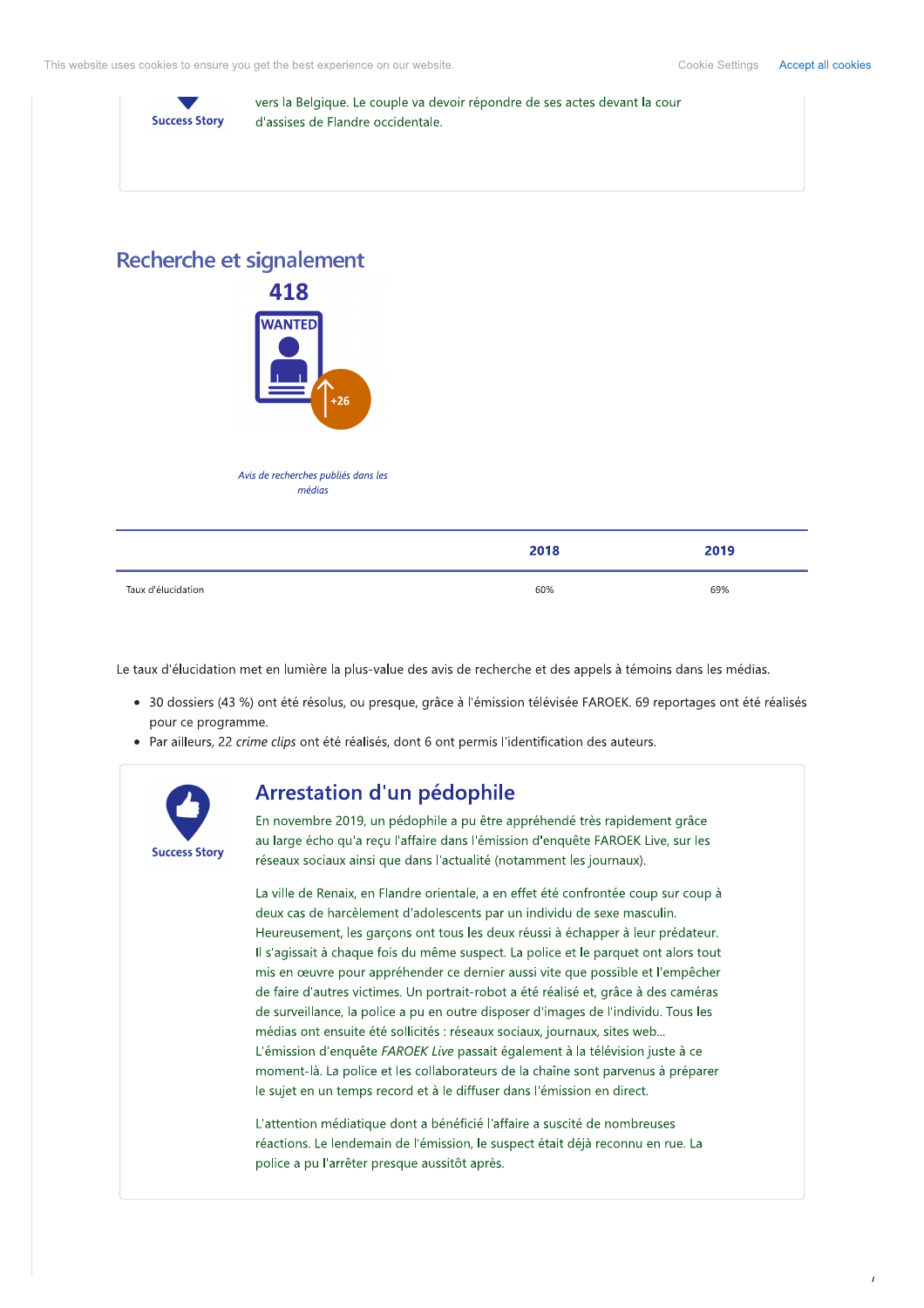Le BRI a été profondément remanié en 2019. Désormais, grâce à un site SharePoint sécurisé, les policiers peuvent accéder à cet outil #anyplace #anytime #anydevice. Cela signifie donc qu'ils peuvent le consulter n'importe où, n'importe quand et sur n'importe quel appareil (PC, ordinateur portable, smartphone...), et aussi réagir immédiatement à un avis de recherche.

Les statistiques d'utilisation du nouveau BRI sont éloquentes : on dénombre plus de 10 000 visiteurs par mois ! Quelques 6 000 messages ont été publiés dans le BRI l'année passée, permettant l'identification de 703 personnes.



### La Direction de la sécurisation grandit

La Direction de la sécurisation (DAB) est devenue une réalité dans le paysage policier, multipliant ses effectifs par quatre en une année (+298 % par rapport à 2018). Composée de 270 membres du personnel fin 2018, la DAB a atteint le nombre de 988 membres du personnel fin 2019, à savoir :

- 2 commissaires divisionnaires
- 22 commissaires
- 74 inspecteurs principaux
- 846 agents de sécurisation de police/assistants de sécurisation/coordinateurs de sécurisation
- 44 collaborateurs du cadre administratif et logistique

Avec l'intégration du corps de sécurité (VKCS) du Service public fédéral Justice au 1er janvier, la DAB a vu ses rangs augmenter de 391 membres dédiés à la police des cours et tribunaux. Depuis la reprise de cette mission, la DAB a effectué 1 500 transferts de mineurs et 75 000 transferts de détenus majeurs.



### **Missions de protection**

La Direction de la protection (DAP) assure différents types de missions.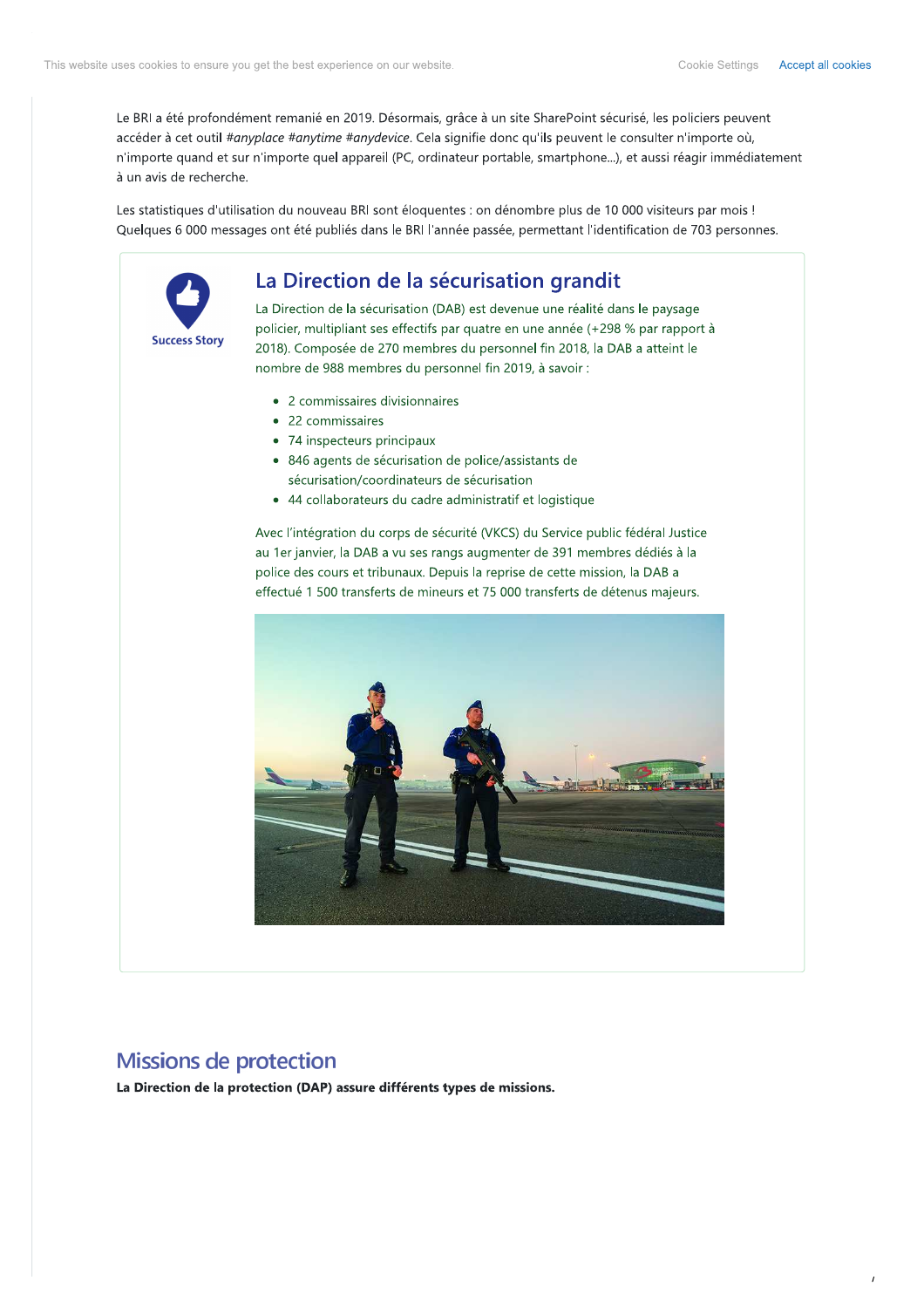This website uses cookies to ensure you get the best experience on our website. This website settings Accept all cookies



 $\bullet$ 



869 CAN CONSIDER SECTIONS CONSIDER THE CONSIDER SECTION OF SECTION AND MANUSOR CONSIDER SECTION AND MANUSOR CONSIDER SECTION AND MANUSOR CONSIDER SECTION AND MANUSOR CONSIDER SECTION AND MANUSOR CONSIDER SECTION AND MANUSOR CO



\* 1 mission représente la protection d'un VIP par jour.

\*\* Cette forte augmentation est due a la protection permanente de deux VIP supplementaires qui voyagent beaucoup et beneficient de cette protection meme lors de leurs deplacements à l'etranger.

\*\*\* 1 mission représente le transfert d'un détenu par jour.

\*\*\*\* I escorte represente la protection d'un fourgon par jour.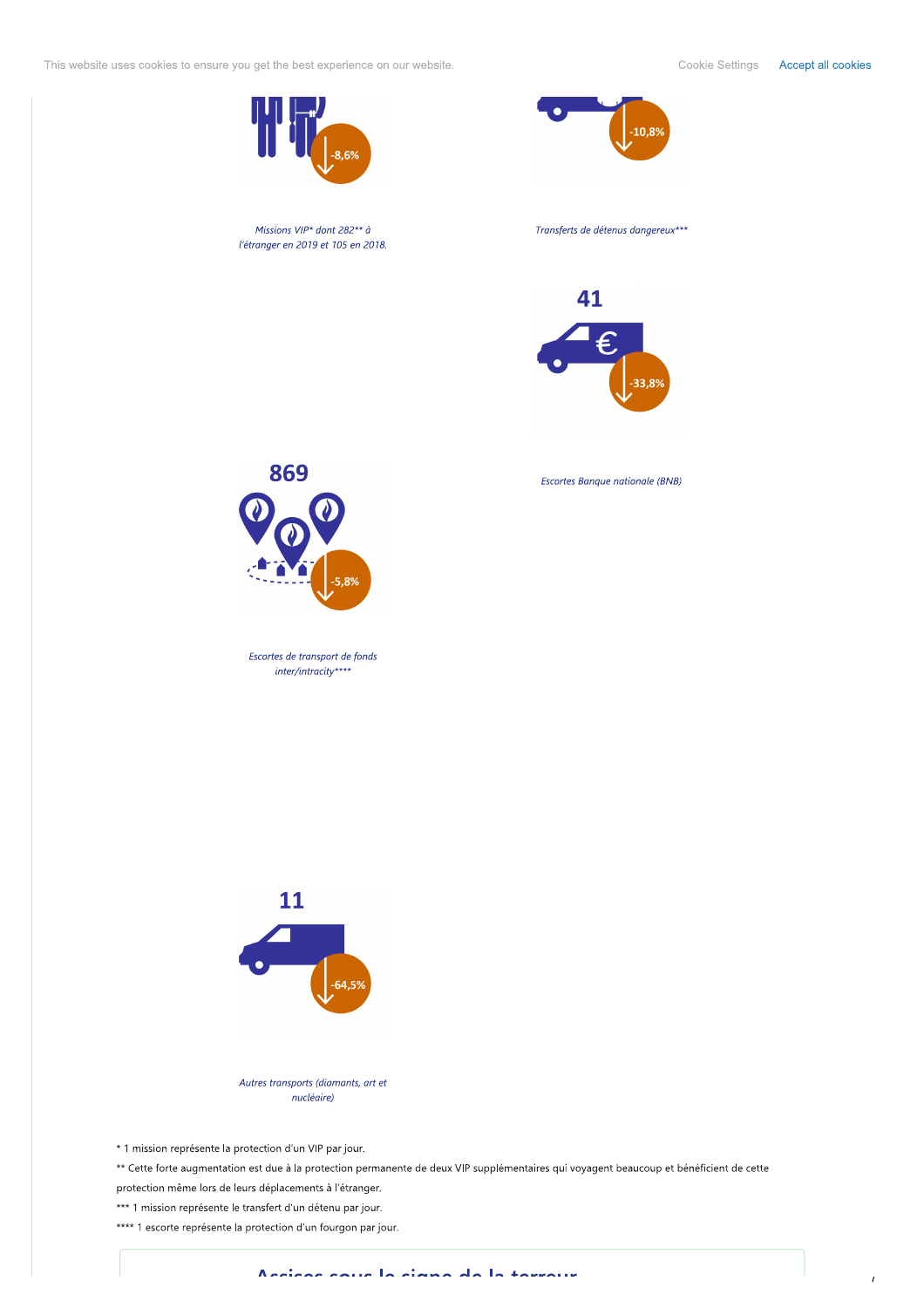#### $parical area  $2013$ .$ **Success Story**

Ce procès était le premier lié à la vaque de terrorisme de ces dernières années.

Les journées dédiées au procès se sont avérées éprouvantes pour tous les acteurs : séances houleuses, suspensions d'audience, caméras du monde entier tournées sur l'événement et alertes diverses (véhicules suspects, anthrax...).

Mehdi Nemmouche a été condamné à la réclusion à perpétuité. Nacer Bendrer, quant à lui, a été condamné à quinze ans de réclusion criminelle. Tous deux purgent leur peine en France.

Ce procès est un exemple de réussite en matière de transfèrement de détenus dangereux, au niveau de la collaboration policière qui s'est voulue optimale malgré le caractère extrêmement sensible et complexe de cette mission à risques.

Après des mois de préparation et deux mois et demi de procès, le bilan est très positif grâce à l'investissement des membres de la Direction de la protection (DAP) de la Police Fédérale – la DAP engageait, chaque jour de procès, 11 policiers, pour un total de 5 650 heures - mais également de ses partenaires :

- · le président de la cour d'assises et les collaborateurs du palais de justice de Bruxelles ;
- · la zone de police de Bruxelles-Capitale/Ixelles pour la protection des lieux et la gestion du service d'ordre ;
- · la Direction de la sécurisation (DAB) pour l'appui fourni lors des transfèrements ;
- la Direction de l'appui canin (DACH) pour le sweeping des lieux à la recherche de potentiels explosifs ;
- · la Direction de la sécurité publique (DAS) présente avec ses véhicules APC (Armoured Personnel Carrier) pour bloquer les accès à des véhicules lourds
- · l'Appui aérien (DAFA) pour le survol des itinéraires et la détection aérienne de toute intrusion dans le dispositif policier :
- le service d'information et de communication de l'arrondissement (SICAD), la Direction des opérations de police administrative (DAO) et la section Antiterrorisme de la Police Judiciaire Fédérale de Bruxelles (PJF/DR3) en appui.



# L'expertise belge mise à l'honneur par les motards de la Garde républicaine

La police belge et la gendarmerie française ont coopéré sur le grand départ du Tour de France donné le samedi 6 juillet. 47 motocyclistes de la Garde républicaine ont franchi la frontière pour venir assurer la sécurité des coureurs et du public. Les Français parlent d'échanges très positifs lorsqu'ils évoquent la collaboration entre la France et la Belgique, la connaissance et l'expérience des policiers belges ayant facilité le travail.

L'étape du contre-la-montre par équipe Bruxelles-Bruxelles du dimanche 7 juillet fut d'ailleurs l'occasion de voir plusieurs fois à l'œuvre cette collaboration. Pour cette étape, les 22 équipes avaient devant elles un duo composé d'un membre de l'escadron français et d'un policier belge. L'objectif était de prévenir les spectateurs de rester sur le bas-côté.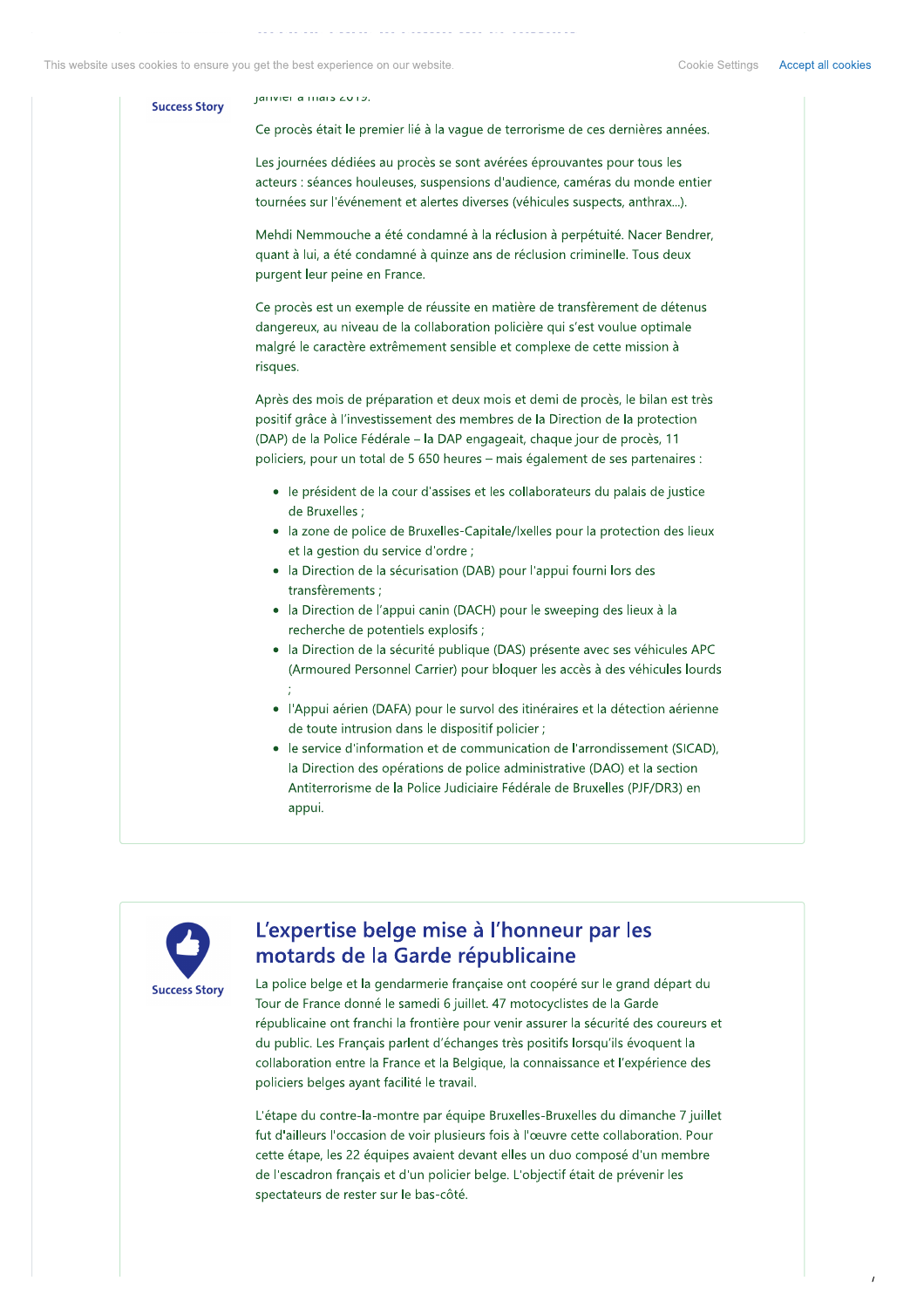Cookie Settings Accept all cookies



# Le phénomène du "trespassing"

Le "trespassing" consiste à traverser à pied des voies de chemin de fer ou à marcher le long de celles-ci, ce qui est interdit et très dangereux.



### **Personnes disparues**

L'année passée, la cellule Personnes disparues a été confrontée à 945 disparitions inquiétantes (344 femmes et 601 hommes). La plupart de ces personnes (759) ont été retrouvées en vie. Au total, 885 dossiers ont été clôturés (93,6 %).

La cellule Personnes disparues est intervenue 46 fois à la suite de la découverte de corps ou de restes humains non identifiés.

Pour plus de 100 opérations de recherche, la cellule a fait appel au sonar à balayage latéral (side scan sonar) de la Police de la Navigation. Il en a résulté en tout 77 opérations de plongée, ayant permis la fouille de 117 lieux intéressants. 30 véhicules ont pu être détectés, et 21 corps de personnes disparues ont par ailleurs été retrouvés, puis repêchés.

La Police Fédérale engage notamment ses hélicoptères pour retrouver des personnes disparues. Grâce à cet appui aérien :

- 25 personnes ont été retrouvées vivantes (+150 % par rapport à 2018, où 10 personnes avaient été retrouvées vivantes) ;
- 5 personnes ont malheureusement été retrouvées décédées.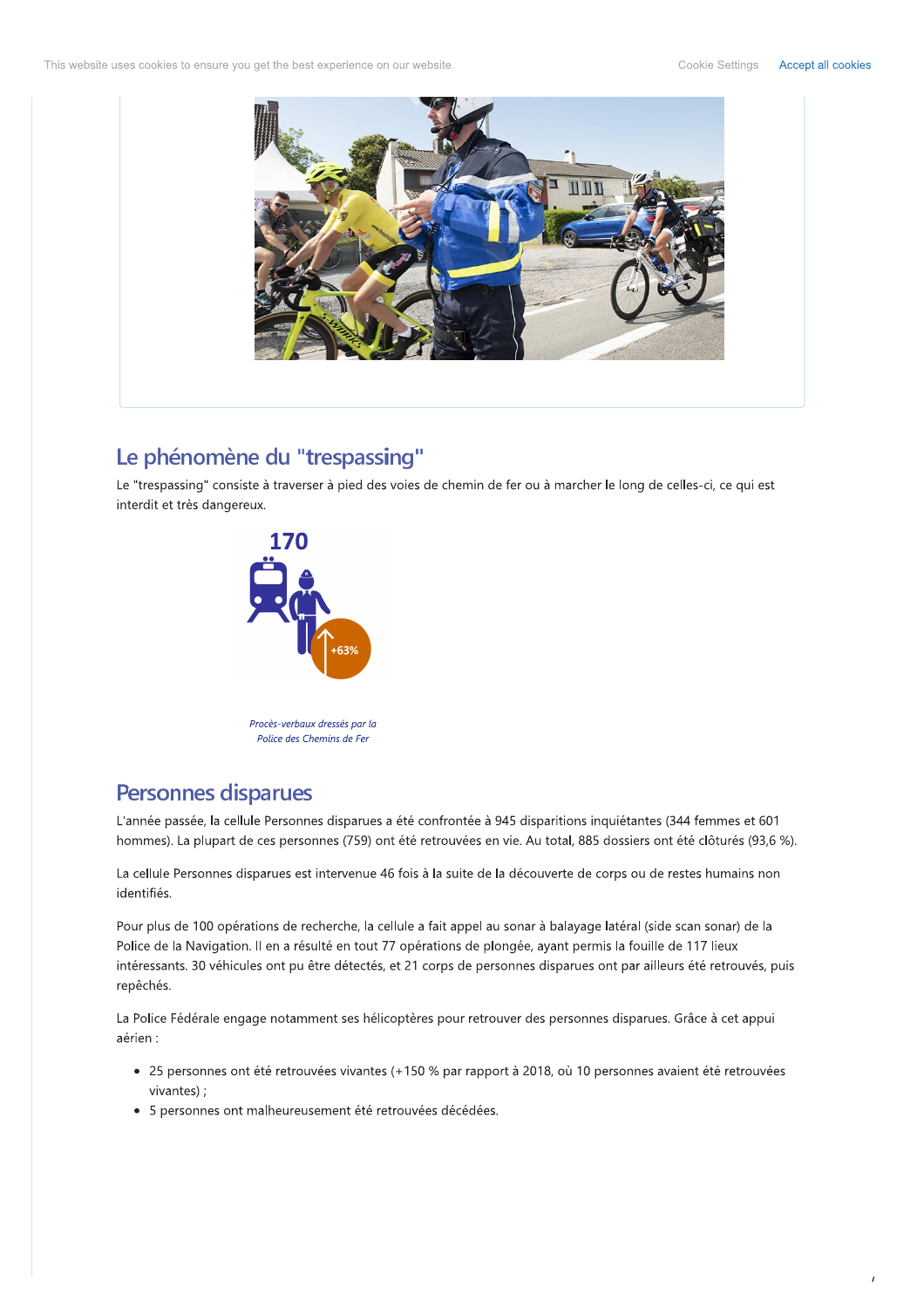

# Approche administrative de la criminalité

Dans la lutte contre la criminalité organisée, une approche administrative proactive existe aux côtés de l'approche pénale réactive. Le concept d'approche administrative vise à ébranler la criminalité organisée par un volet supplémentaire (en plus des piliers judiciaires, policiers et financiers traditionnels) : le volet administratif.

Trois centres d'expertise et d'information d'arrondissement (ARIEC Anvers, ARIEC Limbourg et PAALCO pour Namur) travaillent sur base de cette approche, via laquelle différentes initiatives sont réalisées. Ci-dessous quelques belles réalisations :

### **Namur**

Le PAALCO Namur a organisé une matinée d'information à propos de phénomènes criminels liés au secteur des car wash. Cette matinée a permis de réunir des partenaires issus de différentes sphères professionnelles. Les participants ont alors pu (re)découvrir et comprendre le fonctionnement du PAALCO. De même, le rôle de chacun dans la lutte contre la criminalité organisée a été expliqué.

#### **Anvers**

Depuis 2018, l'ARIEC Anvers a reçu plusieurs demandes de conseils sur les bandes criminelles de motards. L'ARIEC, qui a acquis une expertise en matière d'outils préventifs et réactifs pour lutter contre ces bandes, a opté pour une approche structurelle. Trois sessions d'information ont été organisées pour les autorités locales et les zones de police locales. Un modèle de règlement pour les clubs de motards a été conçu par l'ARIEC. D'autres initiatives sur ce phénomène sont en cours.

#### Limbourg

L'approche administrative de la criminalité peut également venir en renfort après la clôture des enquêtes judiciaires. L'ARIEC Limbourg a ouvert un dossier pour infractions environnementales et, plus particulièrement, sur la décoloration de carburant. Il avait pour but d'effectuer une mise sous scellés administratifs après la levée de scellés judiciaires. Il a permis de mettre fin à une fraude au chauffage à grande échelle sur un site industriel à Opglabbeek/Oudsbergen.

### Police Fédérale

び federal.contactcenter@police.belgium.eu www.policefederale.be

#### **Archives**

Rapport annuel 2018 Rapport annuel 2017

#### Choix des langues

Nederlands Français